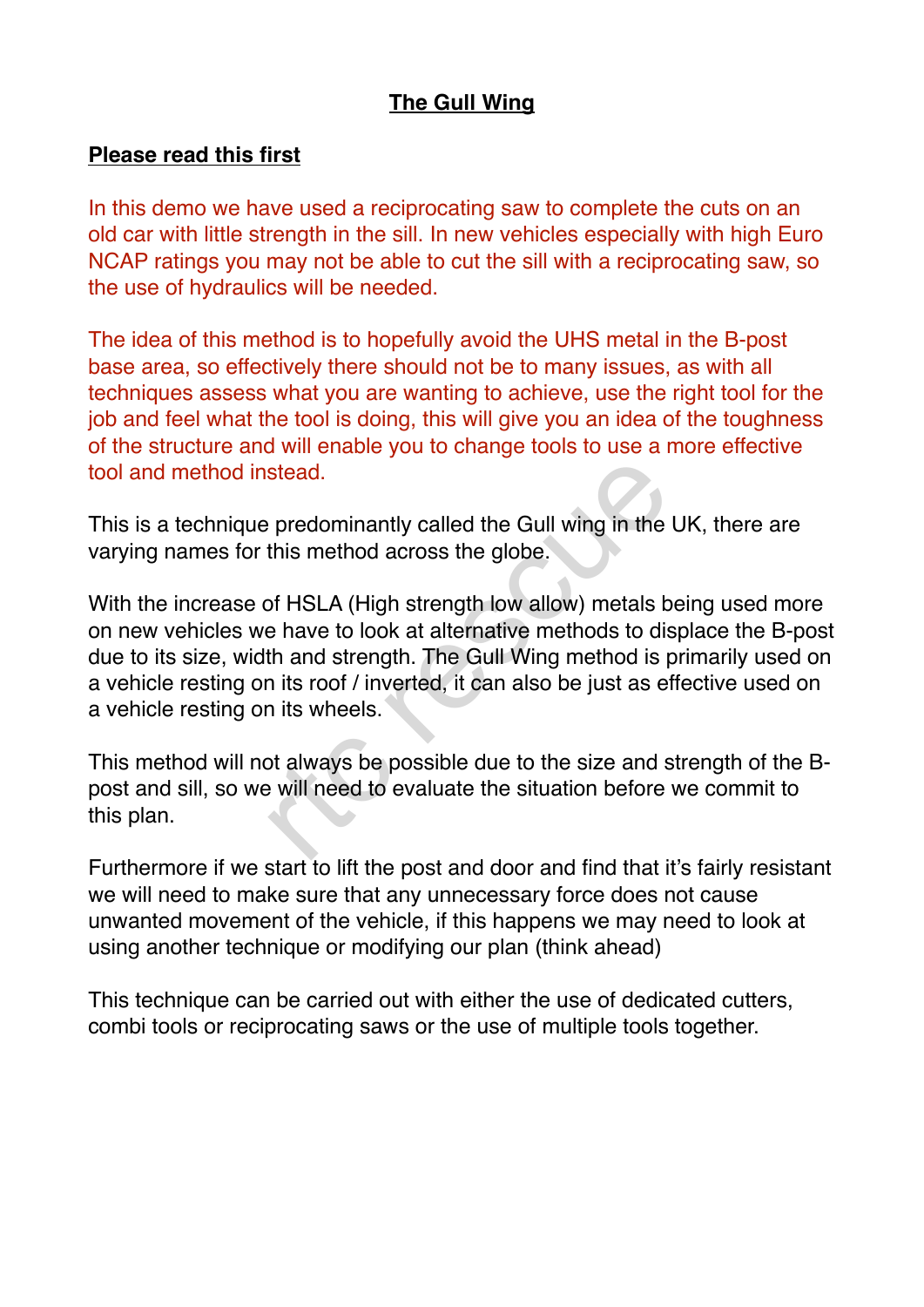

Here you can see we have completed all the cuts with a reciprocating saw as the sill was very weak with the age of the vehicle.



What is also important to look for is additional strengthening in the Sill / rocker channel, as sometimes in newer vehicles we will find a circular strengthening tube that we may not be able to cut through with old cutters or recip saws this will only be visible once you have cut through the outer skin.

What is important to remember is that the cuts need to go through the Sill / rocker channel far enough so that it overcomes the sill strength, ideally all the way to make sure we cut through any structural support in the Sill and floor pan. This will make folding the post a lot easier. tant to look for is additional strengthening i<br>sometimes in newer vehicles we will find a<br>that we may not be able to cut through wi<br>only be visible once you have cut through<br>to remember is that the cuts need to go thr<br>enou

Sometimes this can be hampered when using hydraulics if the blades are not large enough to make a deep cut, so several attempts will need to be made to get sufficient depth.

Here we can see the cut in the top of the B-post. A (V) or pie cut would have been a better option to remove the top piece of the post that sticks up. Always

remember to check any area we cut for SRS

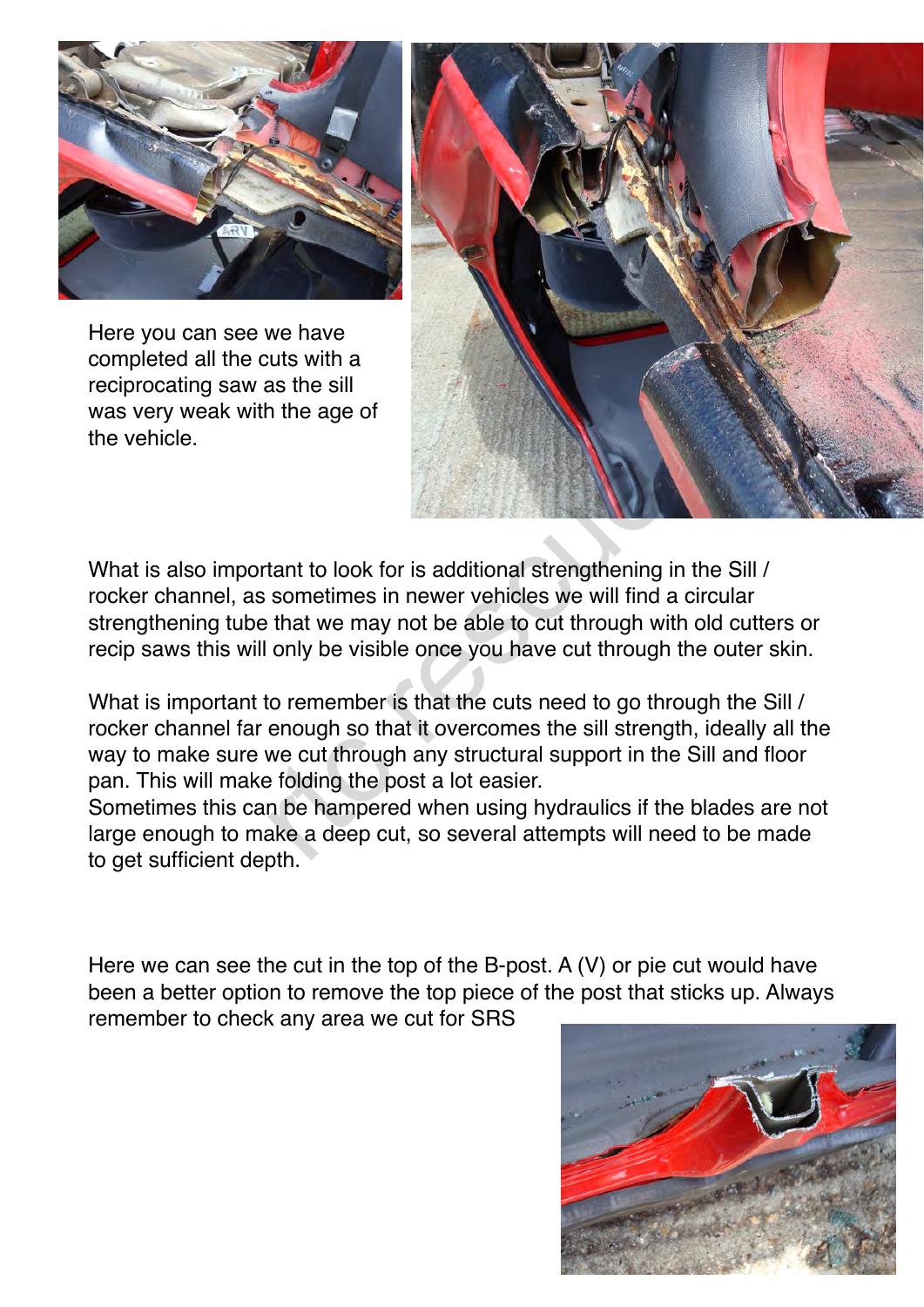



You can see in the pictures the effectiveness of this technique when it works!! As with every extrication method they do not always work to plan or go as smoothly as we would like.

Once the post and door have been flapped they will need securing with a GP line or ratchet system.